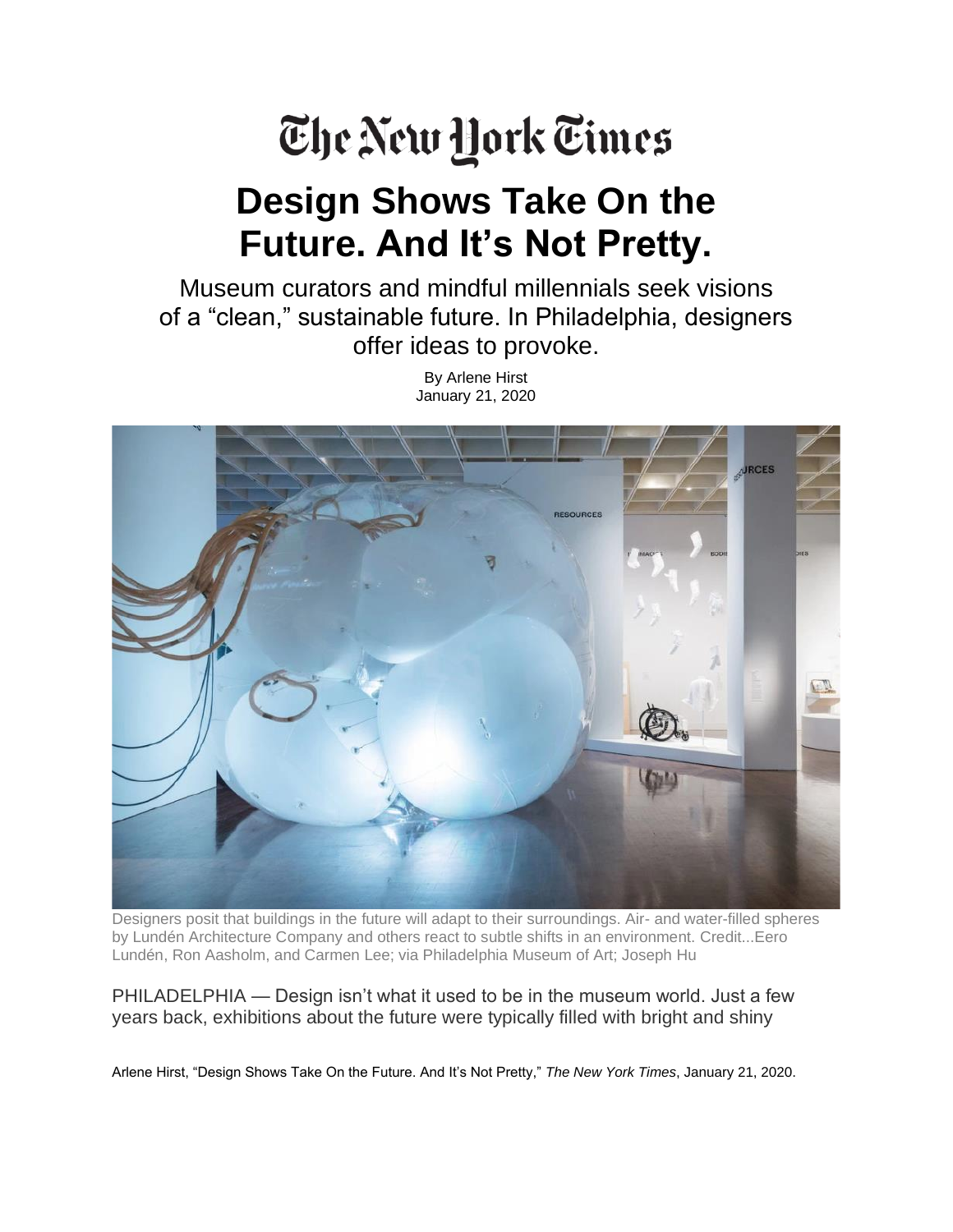objects, presented as new ideas to make life better. The unspoken theme pervading those shows was consumerism — a tacit endorsement of shopping and acquiring.

Today, museum curators are promoting the view that conspicuous consumption is bad for the planet, that luxury items exclude those who can't afford them, and that designers need to acknowledge differently shaped and differently abled bodies. Current shows are meant to provoke conversation, not admiration.

Tables and chairs that once delighted viewers with their technical virtuosity and sleek good looks "are about the past," said Paola Antonelli, senior curator of architecture and design at the Museum of Modern Art. "As representatives of life, objects are not the way to go."

Ms. Antonelli's show, ["Broken](https://www.youtube.com/watch?v=s4bjlLl8N34) Nature*[,"](https://www.youtube.com/watch?v=s4bjlLl8N34)* a major statement about climate change and the disasters that await humanity, starred at the Milan Triennale last spring. It offered not a single object chosen for its visual power, but rather for the possibilities they represented. New Yorkers will have a chance to see a portion of the exhibition at MoMA in June. Cooper Hewitt's recent [Triennial,](https://www.nytimes.com/2019/07/25/arts/design/nature-climate-change-cooper-hewitt-review.html) "Nature,*"* followed a similar path, also focusing more on science and technology than beauty.

Now comes the equally thought-provoking and process driven ["Designs](https://philamuseum.org/) for Different [Futures,](https://philamuseum.org/)*["](https://philamuseum.org/)* at the Philadelphia Museum of Art, filled with prototypes and products said to be sustainably, or ethically, cultivated. It tackles issues from housing to food, privacy to health, and expands the world of design to include many visions of the future. It took five curators to organize, and they all see the future differently. In some galleries, an anti-beauty aesthetic reigns.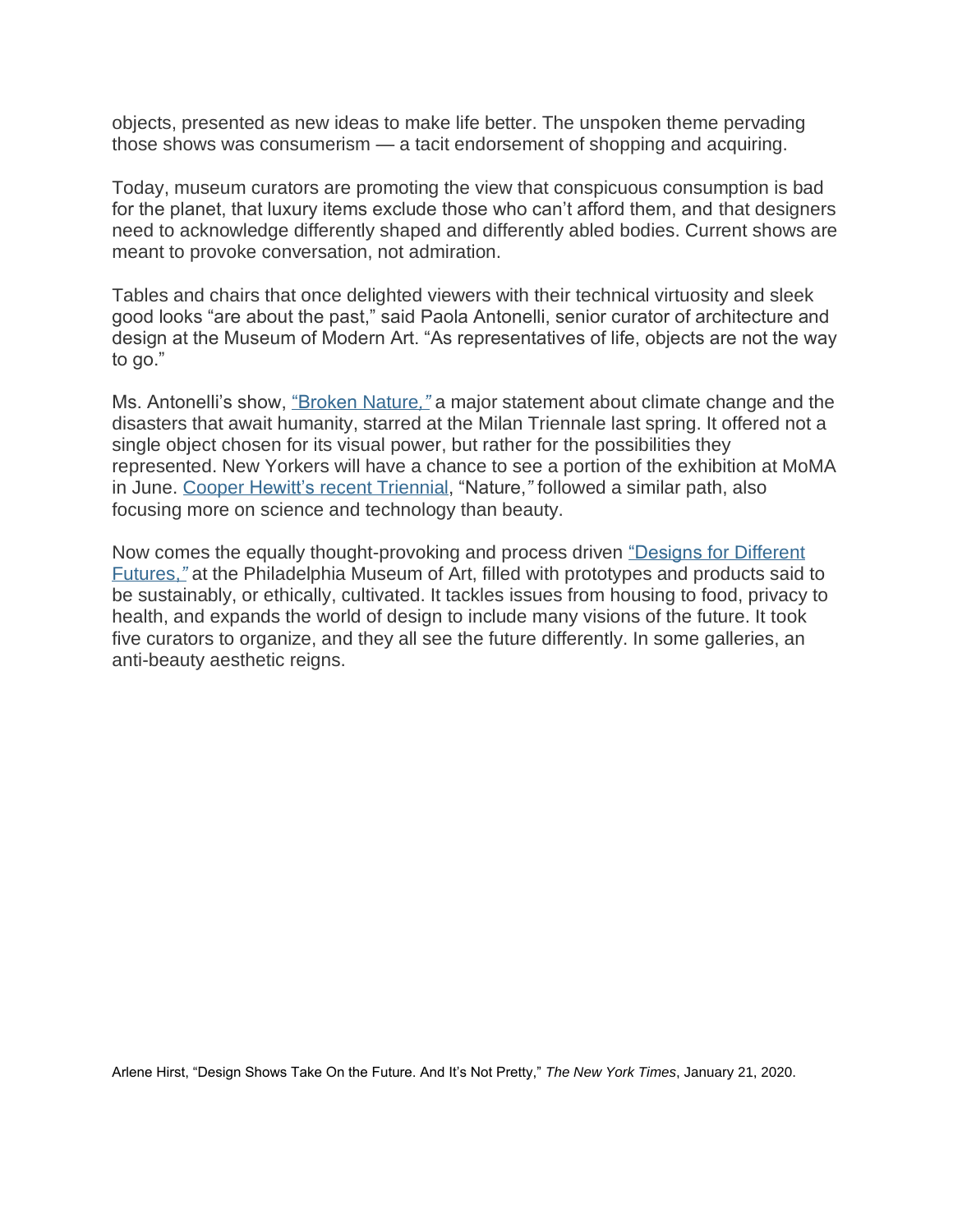

"Ouroboros Steak" (2019), vitamin-like discs produced from human cells, designed by Andrew Pelling, Grace Knight and Orkan Telhan. Credit...via Philadelphia Museum of Art; Joseph Hu



"Stranger Visions" (2012-13) by Heather Dewey-Hagborg offers 3-D facial portraits made from DNA recovered from sidewalk trash. Credit...Heather Dewey-Hagborg and Fridman Gallery; via Philadelphia Museum of Art; Joseph Hu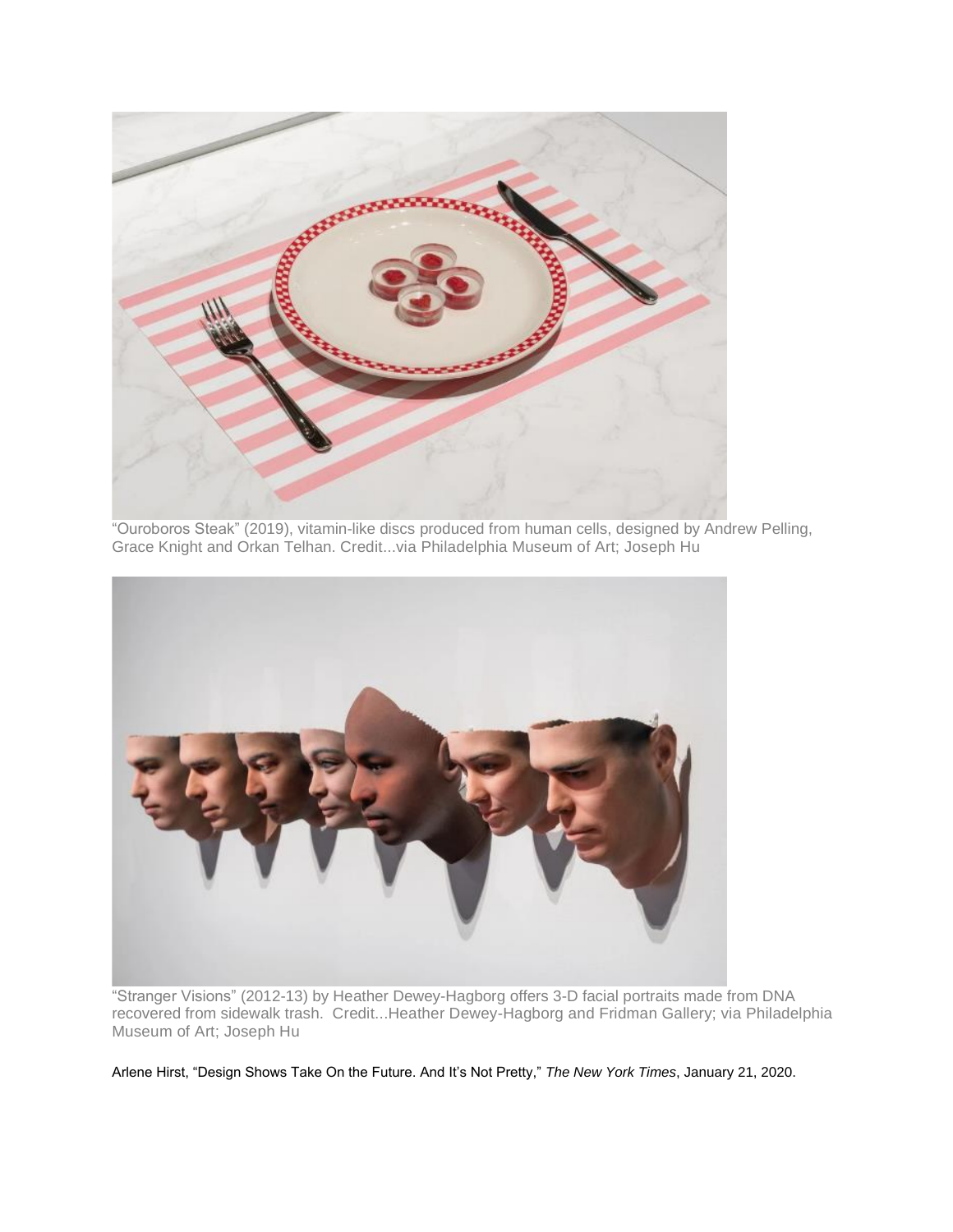"The show is about world building as much as about design," said Emmet Byrne, the design director at the Walker Art Center, and a member of the curatorial team here.

While the exhibition professes to be about the future, in many ways it's about the present — even the recent past — dealing with our current obsessions, worries and hopes, from medical science to the fate of the earth. Beginning work on the project in 2014, Kathryn B. Hiesinger, Philadelphia's senior curator, planned to focus on visually engaging products, the same approach she used in 1981, in her groundbreaking exhibition "Design Since 1945." That encyclopedic presentation and catalog introduced work by midcentury modernists including the Eameses, Dieter Rams and Hans Wegner, and George Nelson to a new generation of home buyers and design cognoscenti.

But her current collaborators pushed the show in a different direction. "It's issue driven, not design driven," explains Ms. Hiesinger. "It's what this generation is interested in."

The installation showcases 11 different categories, a dizzying variety of disciplines and practices. Visitors at the entrance are greeted with a towering mass of inflated white plastic spheres filled with water and air, created by a group of Finnish architects [led](https://www.lunden.co/) by Eero [Lundén](https://www.lunden.co/) for the 2018 Venice Architectural Biennial. They are constantly moving, burping like giant bubbles, reacting to subtle shifts in the environment. The designers posit that in the future, buildings will not be static but will be able to change and adapt to their surroundings — becoming symbiotic, not anthropocentric. You'll need to read the wall text to get the point.

Similarly, a section devoted to food — packed with ideas from Orkan [Telhan,](http://www.orkantelhan.com/) an associate professor of emerging design practices at the University of Pennsylvania School of Design — offers projects that demand more information. Meat grown from human cells, with the help of engineered microbes taken from expired blood cells, is elegantly arrayed on a plate, ready for a photo shoot. Two fish are encased in plastic frames; one has been freshly caught; the other, larger and healthier looking, has been genetically modified, underscoring Mr. Telhan's argument that G.M.O. food has been unfairly stigmatized. He writes in the show's catalog that fear-mongering media campaigns, supported by various interest groups, have swayed the argument. Unfortunately the explanatory captions are at some remove on a wall filled with dense type.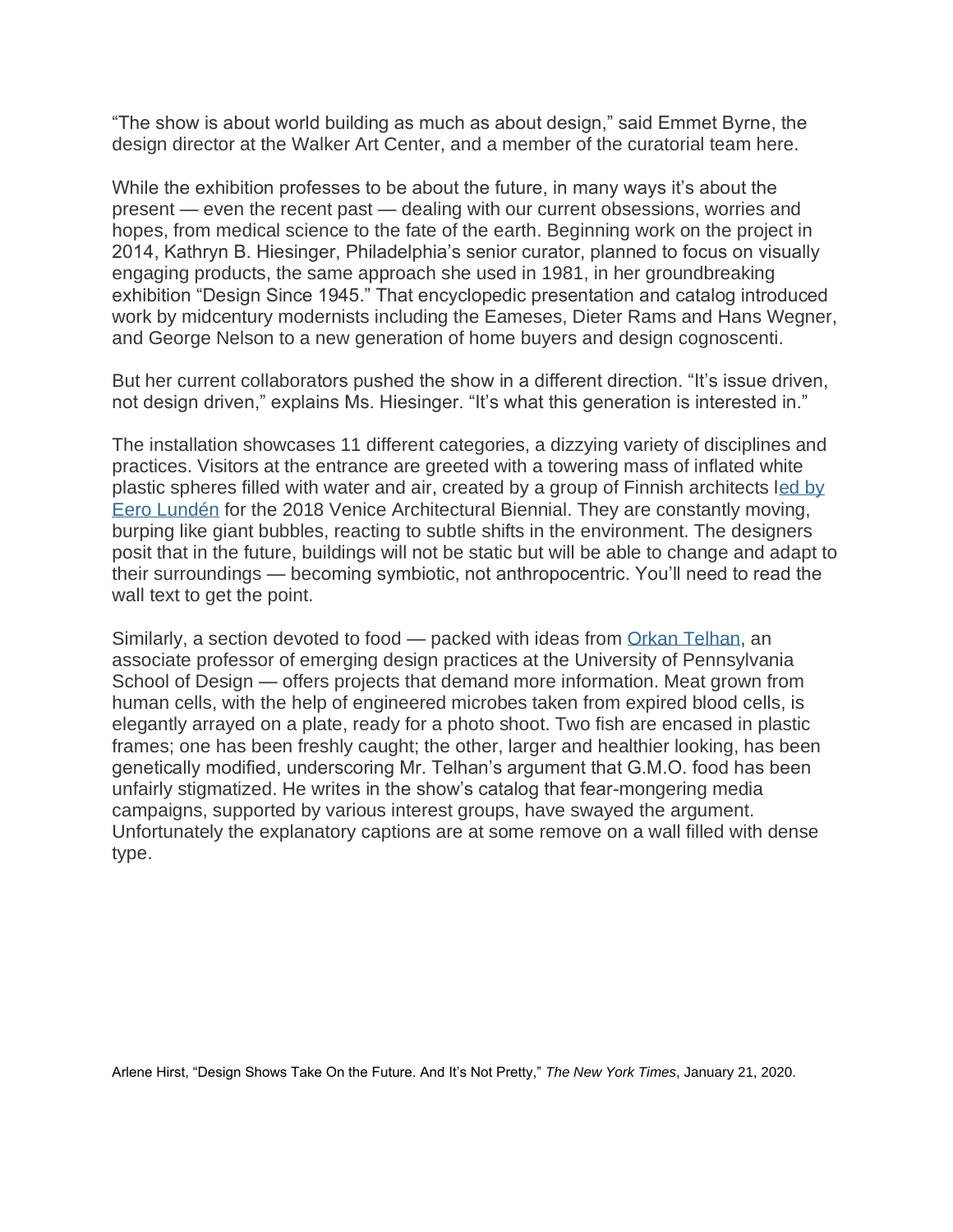

To outwit surveillance, the "ZXX Typeface," center, cannot be read by artificial intelligence. A cloaking costume is included from "The Handmaid's Tale." Right, "CV Dazzle" (2017) breaks up the features of a face to evade facial-recognition algorithms. Credit...via Philadelphia Museum of Art; Juan Arce

Many of the projects in a section called "Powers" are deliberately unsettling, and address the dark side of the future. The information artist Heather [Dewey-Hagborg](https://deweyhagborg.com/projects/stranger-visions) offers [''Stranger](https://deweyhagborg.com/projects/stranger-visions) Visions," a series of 3-D printed facial portraits created from DNA she recovered from discarded items, such as hair, cigarette butts and chewed gum collected from New York City sidewalks — without their owners' knowledge or consent. Ms. Dewey-Hagborg tacitly raises the point that attention must be paid to the emerging field of forensic DNA technology. (The project dates to 2012-2013.)

To help outwit Big Brother-style surveillance, this section also includes the ["ZXX](https://walkerart.org/magazine/sang-mun-defiant-typeface-nsa-privacy) [Typeface"](https://walkerart.org/magazine/sang-mun-defiant-typeface-nsa-privacy) designed by Sang Mun, which cannot be read by artificial intelligence. A costume is included from "The Handmaid's Tale," an almost de rigueur inclusion in museum shows these days. "CV Dazzle," by Adam Harvey, employs extreme hair styling and makeup to break apart the features of a face to trick facial recognition algorithms.

Chairs finally make an appearance in a section about the future of materials. ["Voxelchair](https://www.retsin.org/Voxel-Chair-1-0) V 1.0" is a robotically printed 3-D chair. This assemblage of small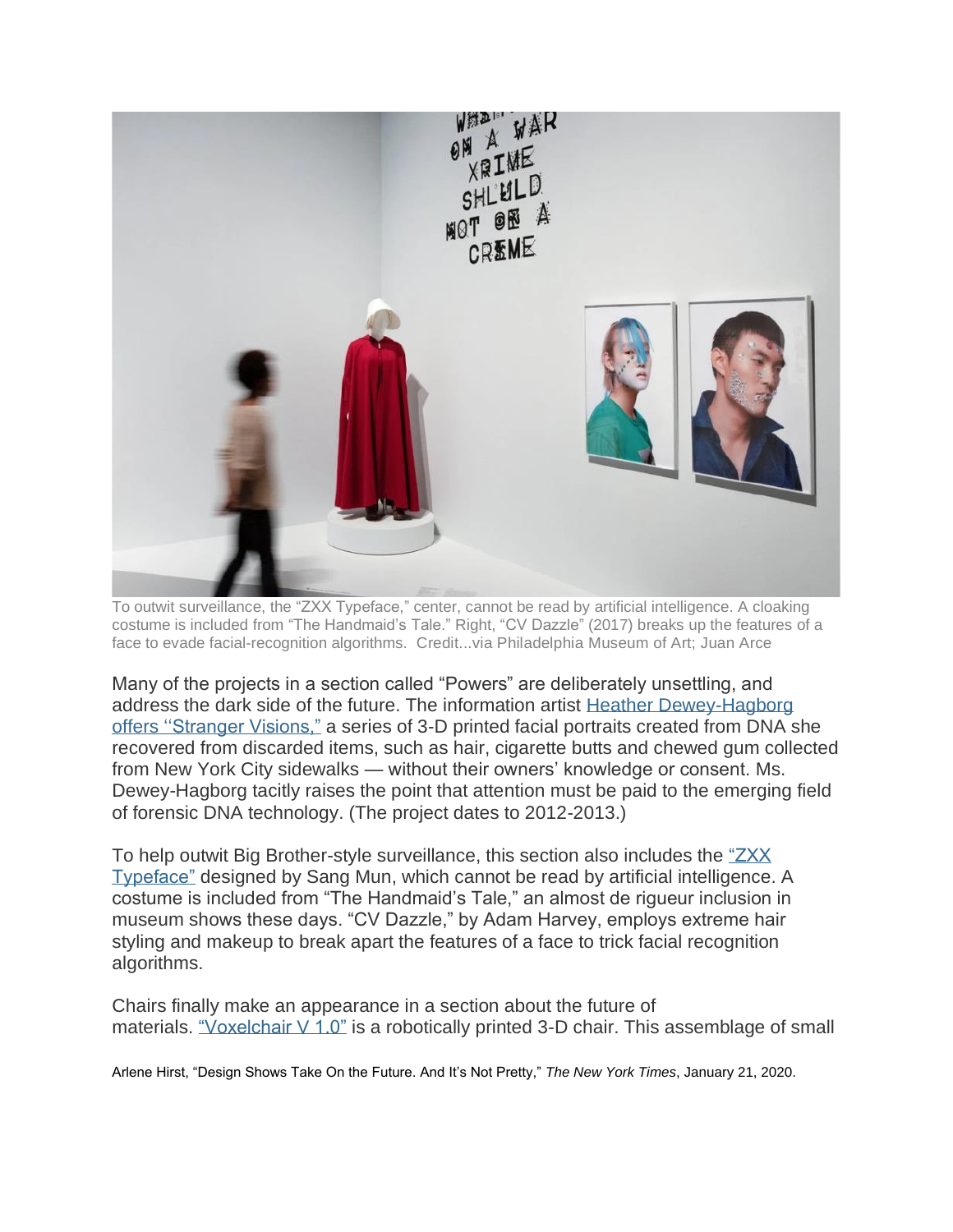tinted blue plastic cubes was created by Manuel Jimenez Garcia and Gilles Retsin, cofounders of the Design [Computation](https://designcomputationlab.org/about) Lab at the Bartlett School of Architecture, who created a program that gives designers greater control of the 3-D printing process (voxels are three-dimensional pixels). The chair, produced in collaboration with Nagami Design, may represent a technical feat, but sadly doesn't look like an inviting place to sit.

Joris Laarman's "Makerchair Polygon" is downloadable, built from digitally fabricated 3- D parts that fit together like an elaborate jigsaw puzzle. Mr. Laarman reduced the design to manageable components to enable production on a home 3-D printer. Coincidentally, both of the seats were modeled on Verner [Panton's](https://www.vitra.com/en-us/corporation/designer/details/verner-panton) S-shaped stacking chair designed in 1960 — which is probably much more comfortable (no test sitting was allowed).



Installation view of the section on new materials, with blue pixel "Voxelchair V 1.0" and "Makerchair Polygon," both at left. Credit...via Philadelphia Museum of Art; Joseph Hu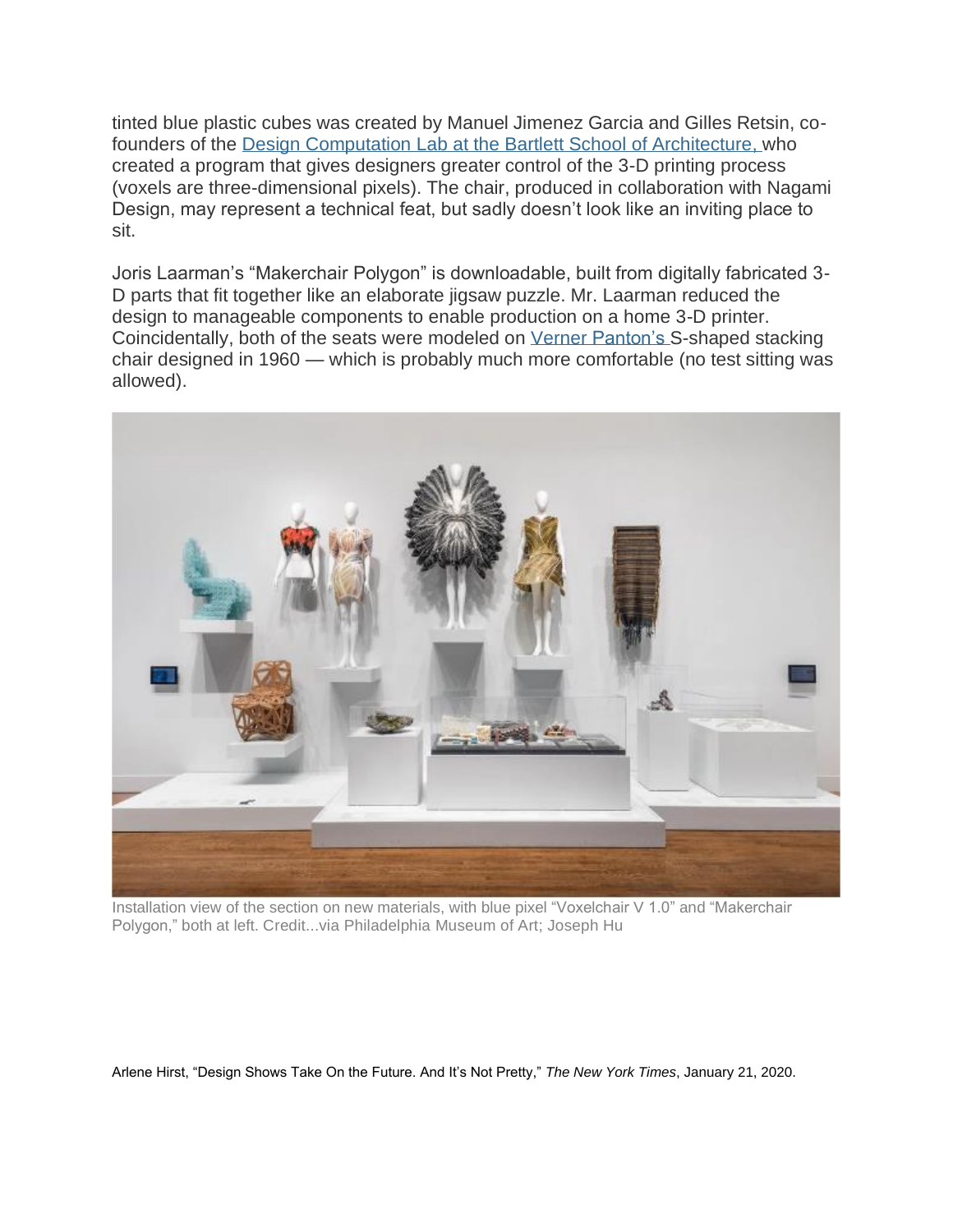

A video still from "Housewives Making Drugs" (2017). Credit...Mary Maggic

For a future which some suggest will be dominated by artificial intelligence and robots, there are, surprisingly, many do-it-yourself projects in this exhibition. The artist and biohacker Mary Maggic imagines a time when estrogen will be freely available for personal use with both her conceptual "Estrofem Lab," a pair of suitcases packed with chemical equipment meant for home use and "Housewives Making Drugs," a simulated TV show, where women concoct their own hormone supplements easily as Martha Stewart makes cookies.

To call "Designs for Different Futures*"* ambitious, is an understatement. There are so many ideas on view that it's hard to take everything in with one visit. By the time the show reaches the Chicago Art Institute a year from now, the curator Zoe Ryan said, some of the current objects might be supplanted by newer ideas. "We'll be in a different place but the issues will be the same."

Many of the solutions seen here are hopeful; children's clothing that grows with the wearer would save parents money and reduce landfill; textiles woven from seaweed provide a renewable planet-friendly material for designers. Others, such as "Raising Robotic Natives," are speculative projects designed to raise eyebrows. This industrial robot arm to feed the baby is meant to save parents' time — but would anyone want this menacing factory-like object in a nursery? (The designers are raising this very question.)